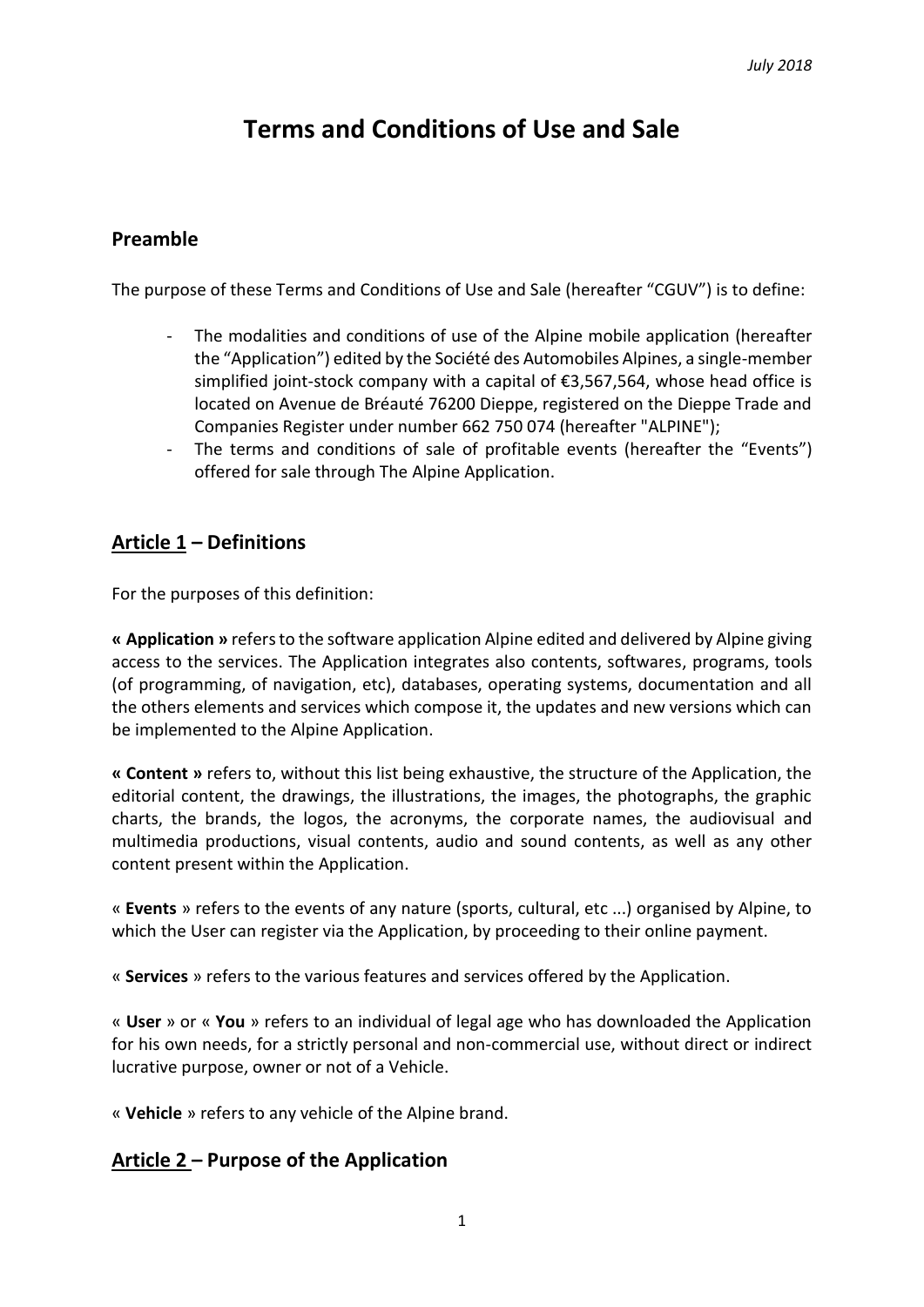The functionality of the Application differs depending on whether the User (i) is in possession of his Vehicle, (ii) has finalised the order for his Vehicle from a member of the Alpine network and expects delivery, (iii) reserved online his Vehicle.

In the above-mentioned cases, the purpose of the Application is:

- To provide access to information on Vehicles as well as news and events organized by Alpine and / or the member of the network to which the User has chosen to be attached,
- Configure a Vehicle online,
- Book a Vehicle online,
- To follow the progress of the order of a Vehicle while waiting for its delivery,
- Cancel a reservation made,
- Inform the agenda of the events organized by Alpine or by the member of the Alpine network of attachment,

Several Services may be offered to the User and in particular:

- The events calendar of its reference Alpine dealer,
- The location of the nearest Alpine dealer,
- The communication of practical information (technical specifications, thematic tutorial videos, booking conditions, etc.)
- Online payment of a deposit for the reservation of a Vehicle,
- Online reservation of places for events organized by the member of the Alpine network,
- Online payment of tickets at Events,

This list is not exhaustive and may be modified at any time by Alpine without liability being incurred as such.

# **Article 3 – Access to the Application and Services**

3.1 The Application is accessible on mobile and compatible phones or tablets.

It can be downloaded for free from Apple's Apple iOS and / or Android terminal from Apple's « Apple Store » platforms and Google's « Google Play Store ».

3.2 Access to the Services in the Application implies the creation of an account by the User, via a registration form accessible on the Application.

### **Article 4 - License of use**

Alpine grants to the User a personal right to use the Application, the Content and the Services, non-exclusive, revocable, non-assignable, non-transferable, worldwide and free, solely for its own purposes as part of the Use of the Application and the Services, to the exclusion of any other purpose.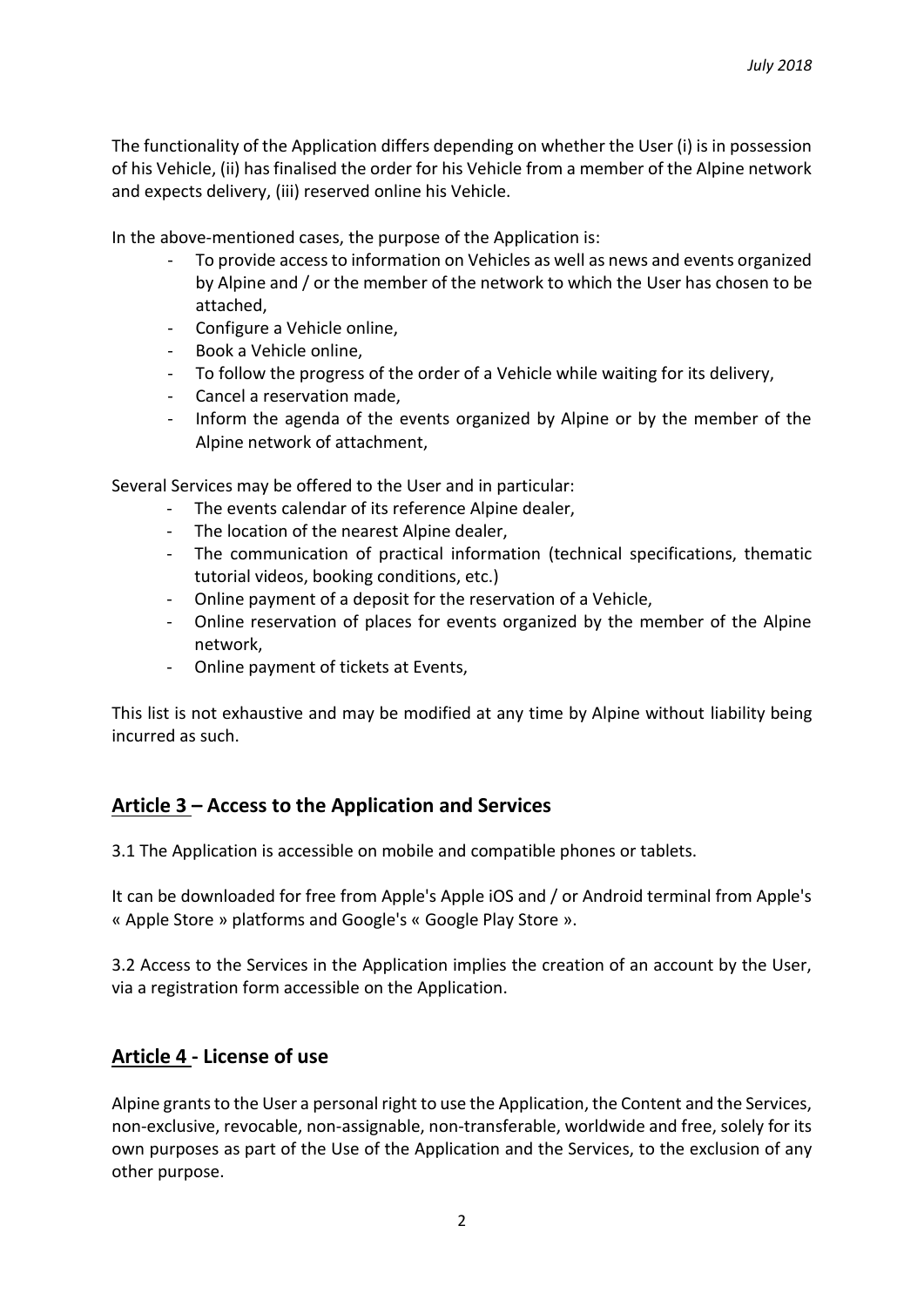It is strictly forbidden for the User to access and / or use the software components of the Application.

The User acquires no other rights on the Application, the Content and / or the Services than those conferred by the present.

### **Article 5 - Online Purchase of Events**

#### **5.1 Price**

The prices of the events are indicated in euros all taxes included.

#### **5.2 Availability and receipt of tickets**

Event ticket bookings are made in real time.

If the desired number of places is greater than the number of places remaining in the chosen category, they may be removed from the basket before actual payment.

#### **5.3 Payment**

Validating the order implies the obligation to pay the indicated price.

Payment for event purchases can be made by credit card.

Payment by credit card allows you to book your tickets online and immediately firmly.

#### **5.4 Securing payments**

Online payment via the application is subject to a security system.

#### **5.5 Obtaining tickets**

Unless otherwise stated, no physical tickets will be provided by Alpine when registering for an event through the app.

The user must go to the address of the event at the scheduled times, provided with its application and a piece of identification, to allow verification by Alpine of the validity of its registration, if Alpine deems necessary.

#### **5.6 Cancellation - Refund - Use**

5.6.1 No right of withdrawal

In accordance with Article L 121-21-8 of the Consumer Code, tickets for Events are not subject to a right of withdrawal.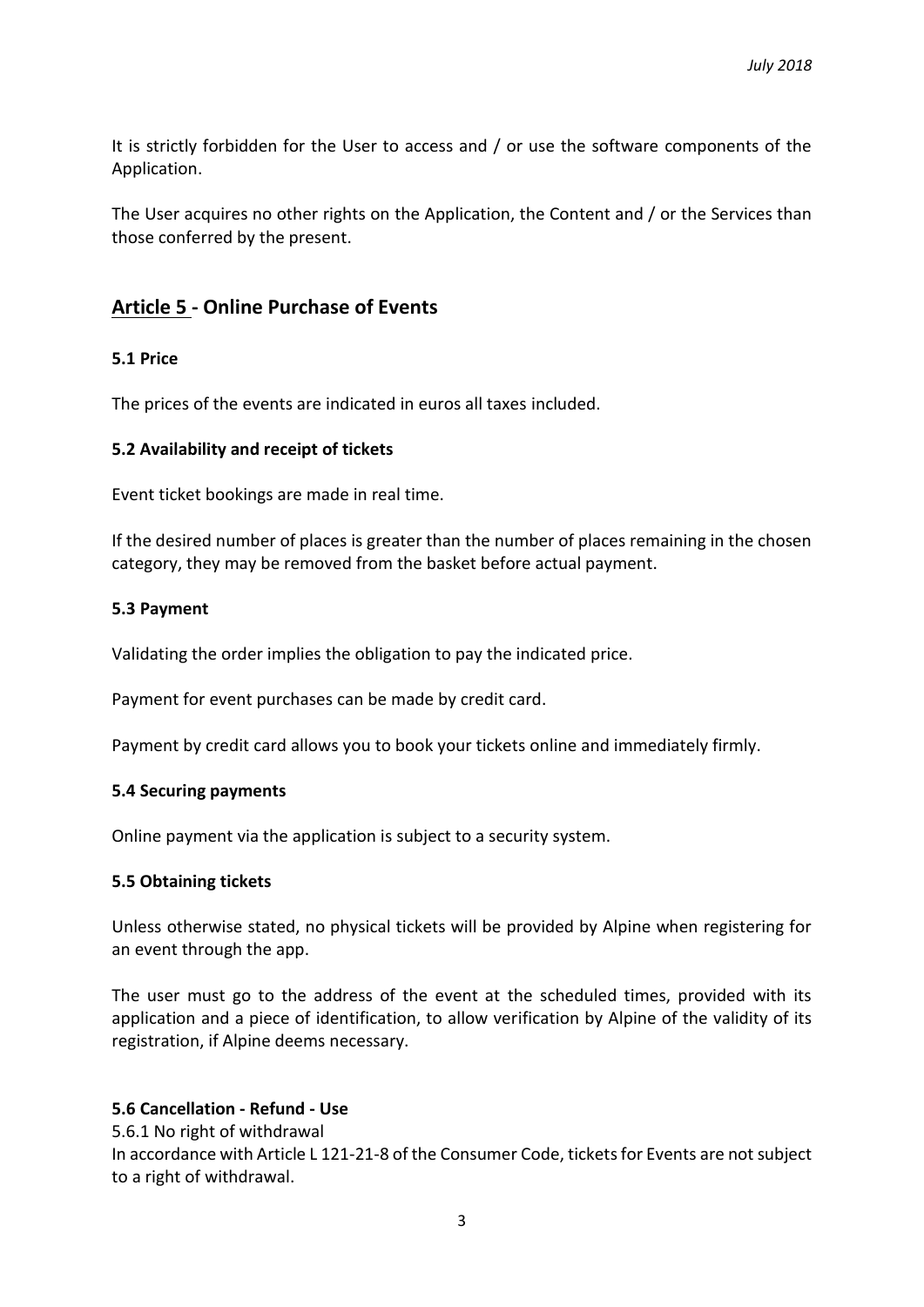5.6.2 A ticket can not be refunded, returned or exchanged.

5.6.3 In case of cancellation or modification of the date of the event, schedule or place for which you have reserved seats, You agree that Alpine may use your contact information to keep you informed of the procedure to follow.

### **Article 6 – User obligation**

The User agrees to:

- Download the application on its equipment exclusively for personal and noncommercial use;
- Not to reproduce, even temporarily and / or partially, the application and / or the sound Content, by any means and in any form;
- Use software or methods to copy the content;
- Not to adapt, modify, translate, transcribe, compile, decompile, assemble, disassemble all or part of the application, services and / or content;
- Not to export the application and / or the merger with other computer programs;
- Alpine inform if it is an act of piracy and / or unlawful or non-contractual use of the application and / or its contents.

# **Article 7 – Availability of the Application**

Alpine commits to make its best efforts to secure access, consultation and use of the Application Services.

The Application is accessible continuously, except in case of force majeure or occurrence of an event beyond the control of Alpine, and subject to possible breakdowns and maintenance required for the proper functioning of the Application.

# **Article 8 – Exclusion of liability and warranty**

8.1 Within the limits of the applicable laws and regulations, neither Alpine nor the dealers of its commercial network assume any responsibility as for the use of the Application and give no guarantee, explicit or implicit, regarding the speed, the performance or quality of the Application. In particular, access to the Application may be momentarily and periodically suspended for technical reasons; where appropriate, the technical teams will make their best efforts to solve the problem as quickly as possible.

8.2 Alpine does not guarantee that the Application will be free from any errors or anomalies or that it may not be subject to attacks, including viruses, which would cause malfunctions, interruptions, breakdowns or loss of data or information.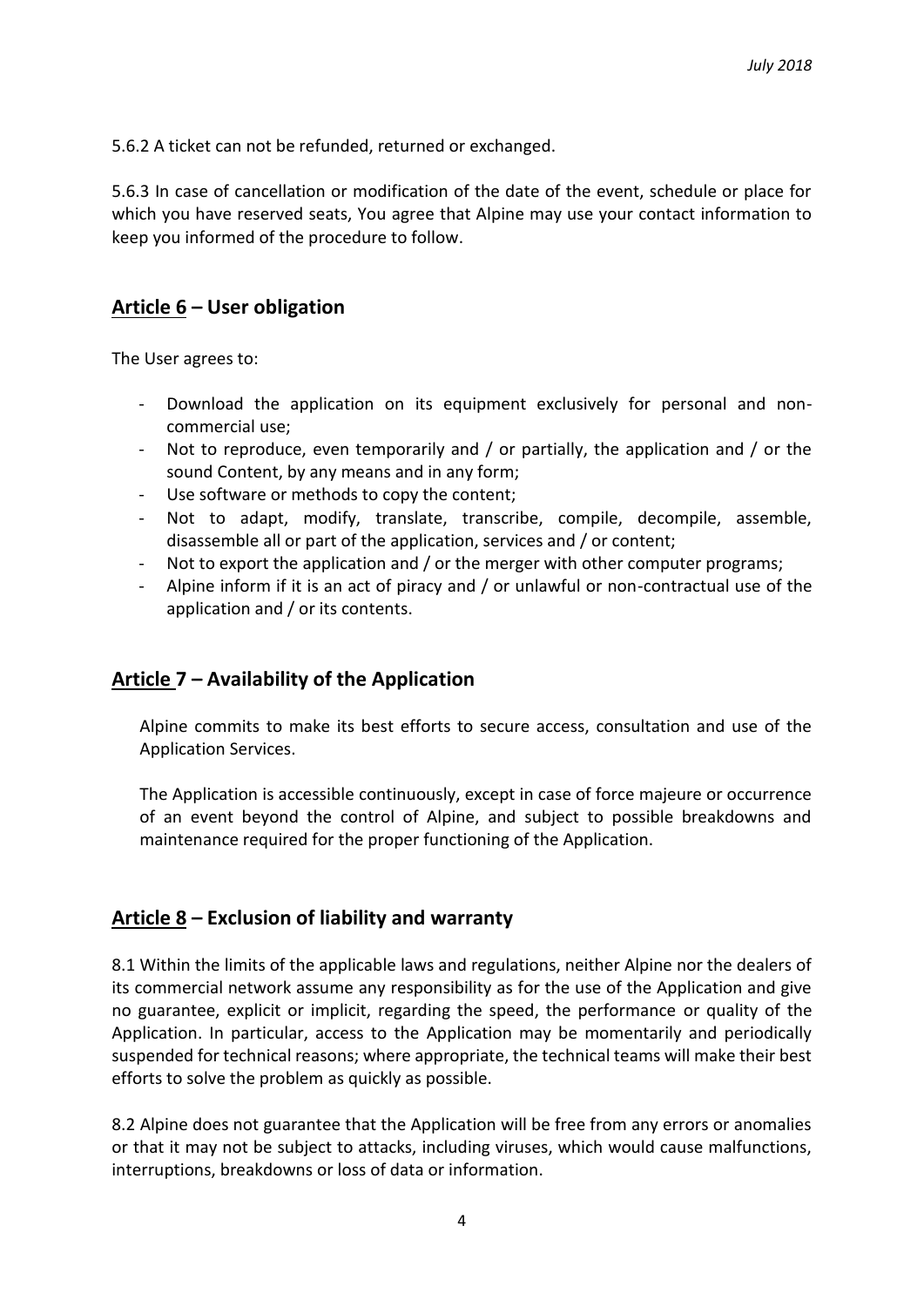Finally, it is understood that the Content of the Application is presented without any guarantee of any kind whatsoever, which the User recognizes expressly.

8.3 Access and use of the Application are at the risk and peril of the User. It is his responsibility to take all appropriate measures to protect his own data and / or software stored on his telephone and computer equipment against any infringement.

8.4 In any case, Alpine will be released from any responsibility:

- $\checkmark$  in case of non-compliance by the User of these Terms;
- $\checkmark$  in case of malfunction of the Application due to a cause, voluntary or involuntary, which is attributable to the User or that is attributable to a third party or an act of malicious intent, software, smartphone / tablet, an interface or any other product or supply of the User;
- $\checkmark$  in case of malfunction and / or failure of the computer network and / or communication of the User whatever the cause

8.5 The User being solely responsible for the use of the Application, he acknowledges that neither Alpine nor the members of the Alpine distribution network can be held liable for direct or indirect damages, including material damage, intangible damage, loss of data or program, financial loss, resulting from the access or use of the Application, or in particular, the interruption, suspension, modification or abandonment of the Application or of one of its elements.

# **Article 9 – Personal data**

The registration, access and use of the Application requires Alpine to collect personal data that allow, within the meaning of applicable regulations, to identify directly or indirectly a natural person. Personal data is processed by Alpine as the controller.

Our Information Mentions detail the processing of personal data made by Alpine when you use the Services of the Application.

You are informed that you have a right of access, modification and rectification, as well as a right to oppose, subject to justifying a legitimate reason, that the data you concerning are being processed. You can exercise your rights by contacting our customer service department accessible via the form "Contact us" visible on the site www.alpinecars.com.

Alpine shall take the appropriate physical, technical and organizational measures to ensure compliance with the applicable regulations, security and confidentiality of personal data, in particular to protect them against loss, accidental destruction, alteration and unauthorized access.

# **Article 10 – Intellectual and Industrial Property**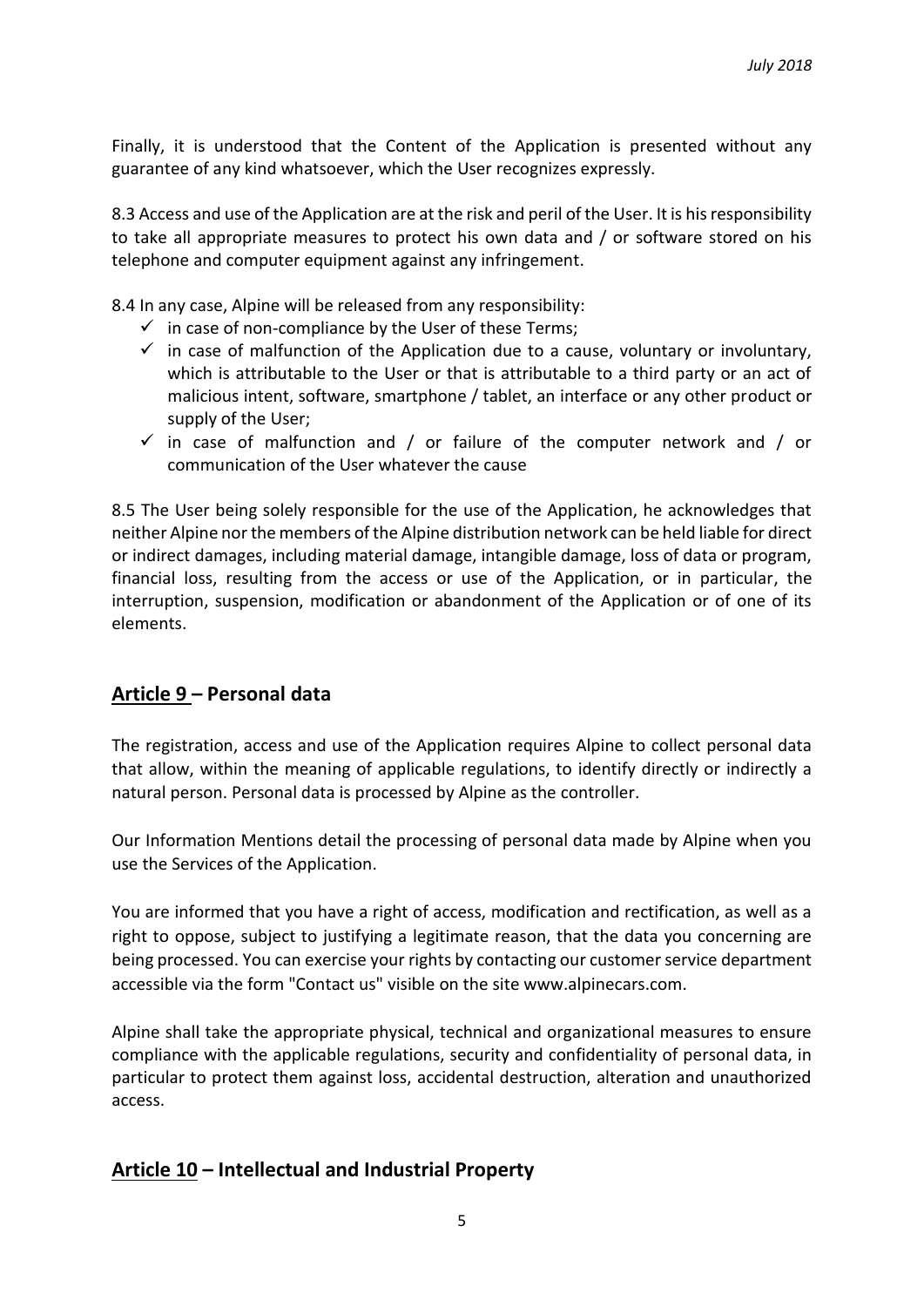The Application is protected by intellectual and / or industrial property rights.

The photographs, texts, slogans, drawings, images, animated sequences with or without sound as well as all works integrated into the Services are the property of Alpine or of third parties having authorized Alpine to use them.

Reproductions, in paper or computer form, of the said Application and the works and models of Vehicles reproduced are authorized if they are strictly reserved for personal use excluding any use for advertising and / or commercial purposes and / or information and that they comply with the provisions of Article L122-5 of the Code of Intellectual Property.

Except as provided above, any reproduction, representation, use or modification, by any means whatsoever and on any medium whatsoever, of all or part of the Application, of all or part of the various works and models of Vehicles that compose it, without having obtained prior authorization from Alpine is strictly prohibited and constitutes an offense of counterfeiting punishable by three years of imprisonment and a fine of € 300,000.

The Alpine designations, the names of the vehicles offered by Alpine, the slogans and logos are, unless otherwise indicated, trademarks registered by Alpine or third parties having authorized Alpine to use them.

The reproduction, imitation, use or affixing of these marks without having obtained prior authorization from Alpine or their respective owners constitutes a counterfeit offense punishable by four years of imprisonment and 400,000 € of fine.

Subject to the provisions of the Terms, the User must not copy, modify or reproduce, in whole or in part, in any form whatsoever the information and elements appearing on the Services, nor intervene in the Services, nor act in a manner that contravenes the intellectual property rights of Alpine and the third parties that authorized Alpine to use them. The use of an intellectual property right of Alpine or a third party having authorized Alpine to use it, not expressly authorized by the GTU is strictly prohibited.

# **Article 11 – Applicable law**

The GTU, the Content and all rights and obligations generated in connection with the use of the Application or relating thereto are subject to French Law and are interpreted and applied in accordance therewith.

Any dispute relating to the GTU and the access and use of the Application must first be the subject of an attempt to settle amicably between the parties before being submitted to the Courts of the jurisdiction of the Court of Justice. PARIS Appeal to which the parties attribute exclusive jurisdiction, notwithstanding the plurality of defendants or claims from third parties.

### **Article 12 – GTU update**